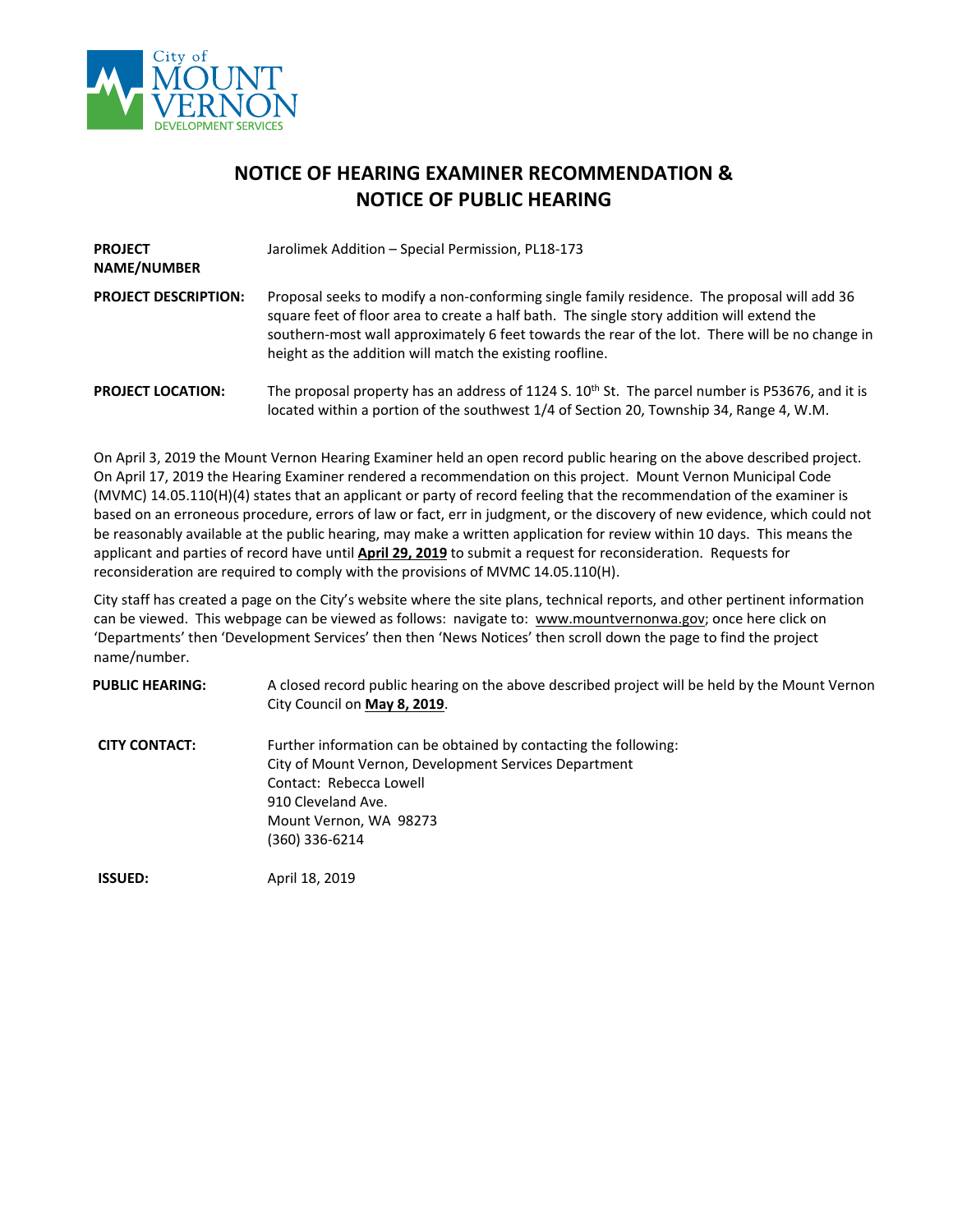| 1              |                                                                                                                                                                                                                                                                                                                                                                     |                                                                                                                                                                                    |  |
|----------------|---------------------------------------------------------------------------------------------------------------------------------------------------------------------------------------------------------------------------------------------------------------------------------------------------------------------------------------------------------------------|------------------------------------------------------------------------------------------------------------------------------------------------------------------------------------|--|
| $\overline{2}$ |                                                                                                                                                                                                                                                                                                                                                                     |                                                                                                                                                                                    |  |
| 3              |                                                                                                                                                                                                                                                                                                                                                                     |                                                                                                                                                                                    |  |
| $\overline{A}$ | <b>BEFORE THE HEARING EXAMINER FOR THE CITY OF</b><br><b>MOUNT VERNON</b>                                                                                                                                                                                                                                                                                           |                                                                                                                                                                                    |  |
| 5              | Phil Olbrechts, Hearing Examiner                                                                                                                                                                                                                                                                                                                                    |                                                                                                                                                                                    |  |
| 6              | John and Laurie Jarolimek<br>RE:                                                                                                                                                                                                                                                                                                                                    |                                                                                                                                                                                    |  |
| 7              |                                                                                                                                                                                                                                                                                                                                                                     | <b>FINDINGS OF FACT, CONCLUSIONS</b>                                                                                                                                               |  |
| 8              | <b>Special Permission</b>                                                                                                                                                                                                                                                                                                                                           | OF LAW AND RECOMMENDATION                                                                                                                                                          |  |
| 9              | PL18-173                                                                                                                                                                                                                                                                                                                                                            |                                                                                                                                                                                    |  |
| 10             | <b>INTRODUCTION</b>                                                                                                                                                                                                                                                                                                                                                 |                                                                                                                                                                                    |  |
| 11             | The Applicant requests approval of a "special permission" request to expand a                                                                                                                                                                                                                                                                                       |                                                                                                                                                                                    |  |
| 12             | nonconforming single-family residence located at 1124 S. 10 <sup>th</sup> St. by adding a 36<br>square foot half-bath encroachment five feet and 11 inches into the 20 foot front yard<br>setback of East Section Street. A portion of the single-family residence already<br>encroaches five feet 11 inches into the front yard setback and the proposed half-bath |                                                                                                                                                                                    |  |
| 13             |                                                                                                                                                                                                                                                                                                                                                                     |                                                                                                                                                                                    |  |
| 14             | addition will extend the width of this encroachment but not its depth into the front yard<br>of East Section Street. It is recommended that the City Council approve the requested<br>special permission application.                                                                                                                                               |                                                                                                                                                                                    |  |
| 15             |                                                                                                                                                                                                                                                                                                                                                                     |                                                                                                                                                                                    |  |
| 16             |                                                                                                                                                                                                                                                                                                                                                                     |                                                                                                                                                                                    |  |
| 17             | <b>ORAL TESTIMONY</b>                                                                                                                                                                                                                                                                                                                                               |                                                                                                                                                                                    |  |
| 18             | Marianne Manville-Ailles, City of Mount Vernon Planning Consultant, summarized<br>the staff report. She noted that the added setback encroachment only goes into the<br>setback as far as other parts of the home that are already encroaching into the front yard                                                                                                  |                                                                                                                                                                                    |  |
| 19             |                                                                                                                                                                                                                                                                                                                                                                     |                                                                                                                                                                                    |  |
| 20             |                                                                                                                                                                                                                                                                                                                                                                     | setback. She noted that the fire department requested smoke detectors because the fire<br>flow is not as great as it should be. She noted that Ex. 4F is an ordinance that amended |  |
| 21             | the special permit criteria.                                                                                                                                                                                                                                                                                                                                        |                                                                                                                                                                                    |  |
| 22             |                                                                                                                                                                                                                                                                                                                                                                     | <b>EXHIBITS</b>                                                                                                                                                                    |  |
| 23             |                                                                                                                                                                                                                                                                                                                                                                     | The staff report along with its attachments 1-4 Exhibits were admitted into the record                                                                                             |  |
| 24             | during the April 3, 2019 public hearing.                                                                                                                                                                                                                                                                                                                            |                                                                                                                                                                                    |  |
| 25             |                                                                                                                                                                                                                                                                                                                                                                     | <b>FINDINGS OF FACT</b>                                                                                                                                                            |  |
|                | Procedural:                                                                                                                                                                                                                                                                                                                                                         |                                                                                                                                                                                    |  |
|                |                                                                                                                                                                                                                                                                                                                                                                     |                                                                                                                                                                                    |  |
|                | <b>Special Permission</b><br>p. 1                                                                                                                                                                                                                                                                                                                                   |                                                                                                                                                                                    |  |
|                |                                                                                                                                                                                                                                                                                                                                                                     |                                                                                                                                                                                    |  |
|                |                                                                                                                                                                                                                                                                                                                                                                     |                                                                                                                                                                                    |  |

L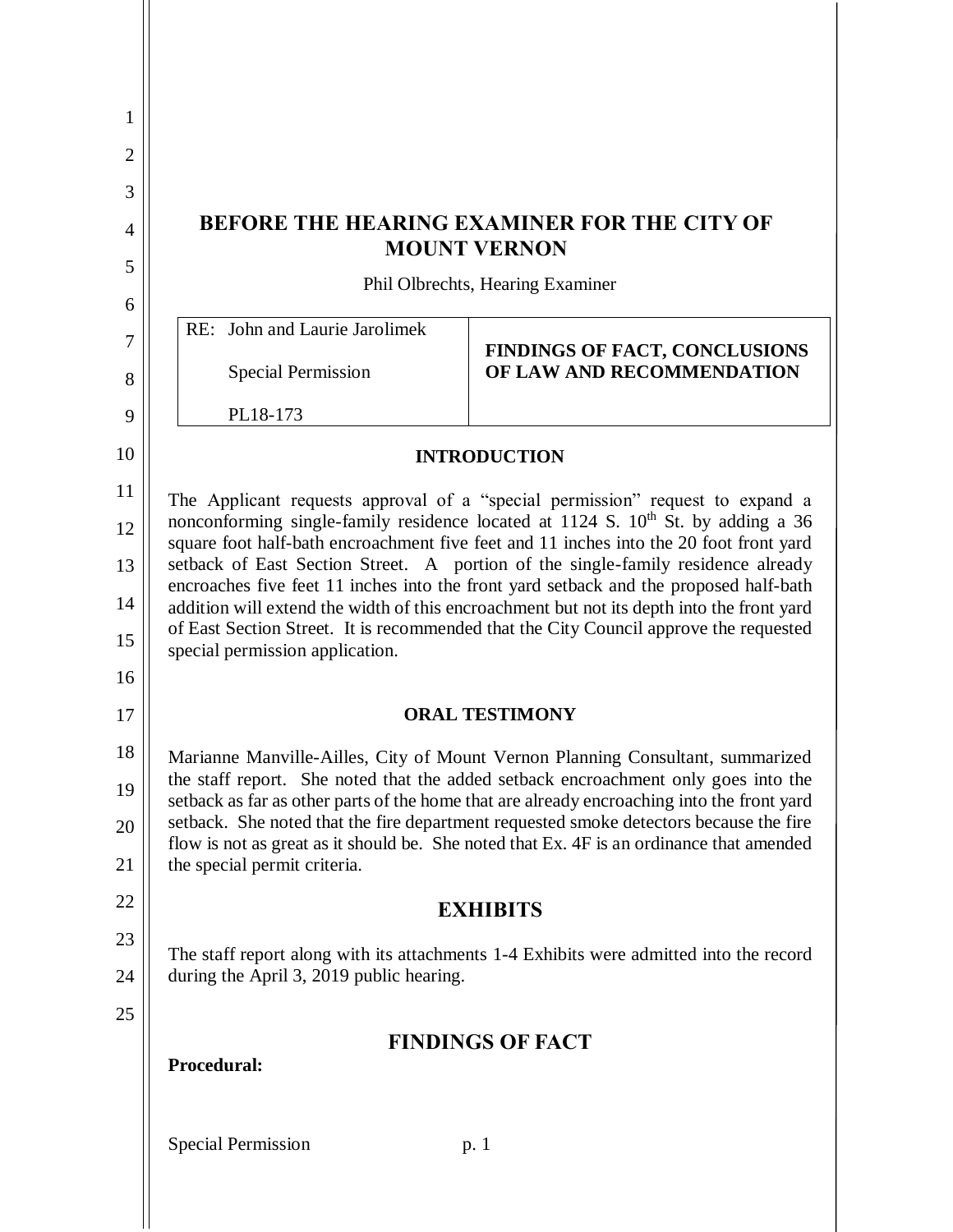1. Applicant. John & Laurie Jarolimek, 1124 S. 10th St., Mount Vernon, WA 98274.

2. Hearing. A hearing for the special permission application was held on April 3, 2019 in the planning conference room at the Mount Vernon City Hall.

## **Substantive:**

3. Site/Proposal Description. The Applicant requests approval of a "special permission" request to expand a nonconforming single-family residence located at 1124 S. 10th St. by adding a 36 square foot half-bath encroachment five feet and 11 inches into the 20 foot front yard setback of East Section Street. A portion of the single-family residence already encroaches five feet 11 inches into the front yard setback and the proposed half-bath addition will extend the width of this encroachment but not its depth into the front yard of East Section Street. There will be no change in height as the addition will match the existing roofline. The home subject to the application is identified in red in the following photograph excised from the staff report:

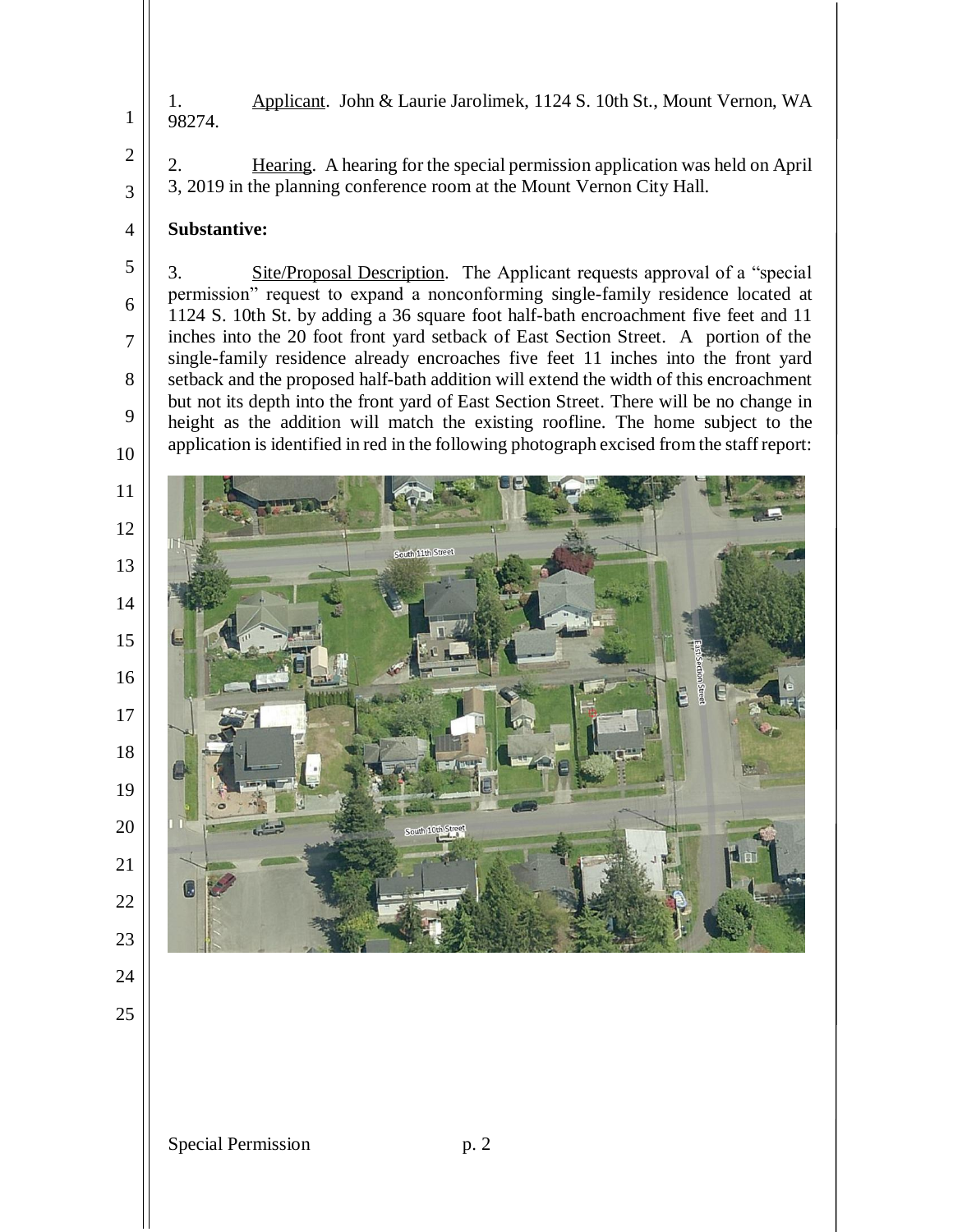| 1              |                                                                                                                                                                                                                                                   |  |
|----------------|---------------------------------------------------------------------------------------------------------------------------------------------------------------------------------------------------------------------------------------------------|--|
| $\overline{2}$ |                                                                                                                                                                                                                                                   |  |
| 3              |                                                                                                                                                                                                                                                   |  |
| $\overline{4}$ |                                                                                                                                                                                                                                                   |  |
| 5              | Characteristics of the Area. From the aerial photograph above, it appears<br>4.                                                                                                                                                                   |  |
| 6              | that surrounding uses are primarily comprised of single-family development.                                                                                                                                                                       |  |
| $\overline{7}$ | 5.<br>Adverse Impacts. There are no significant adverse impacts associated with                                                                                                                                                                   |  |
| 8              | the proposal. The requested expansion of 36 square feet will only increase the size of<br>the small home from 860 square feet to 896 square feet, which is consistent with the                                                                    |  |
| 9              | size of surrounding single-family homes as depicted in the aerial photograph of the<br>staff report. The increase in home size will hardly be noticeable to surrounding                                                                           |  |
| 10             | properties, as the expansion area is relatively small and will nominally add to the width<br>of an existing encroachment into the setback for East Section Street.<br>The proposal                                                                |  |
| 11             | will not create any parking or traffic impacts because it will not increase the occupancy                                                                                                                                                         |  |
| 12             | of the home. The Fire Marshall recommended that the Applicant install fire detectors<br>due to low fire flow. It is recommended the Council impose this condition.                                                                                |  |
| 13             | <b>CONCLUSIONS OF LAW</b>                                                                                                                                                                                                                         |  |
| 14             | Procedural:                                                                                                                                                                                                                                       |  |
| 15             |                                                                                                                                                                                                                                                   |  |
| 16<br>17       | Authority of Hearing Examiner. The hearing examiner has authority to hold<br>1.<br>hearings and make recommendations to the City Council on requests for "special<br>permission" to expand nonconforming buildings and uses as authorized by MVMC |  |
| 18             | 17.102.030.                                                                                                                                                                                                                                       |  |
| 19             | <b>Substantive:</b>                                                                                                                                                                                                                               |  |
| 20             | Zoning Designation. The project site is zoned R-1, 7.0.<br>2.                                                                                                                                                                                     |  |
| 21             | 3.<br>Review Criteria. "Special permission" criteria are governed by MVMC                                                                                                                                                                         |  |
| 22             | 17.102.070, which are quoted below in italics and applied through corresponding<br>conclusions of law.                                                                                                                                            |  |
| 23             | <b>MVMC 17.102.070(A):</b> The effect of such enlargement, expansion or reconstruction                                                                                                                                                            |  |
| 24             | on the appearance and use of the area that might be affected;                                                                                                                                                                                     |  |
| 25             | 5. The proposed use is fully compatible with the use and appearance of surrounding<br>uses for the reasons identified in Finding of Fact No. 5.                                                                                                   |  |
|                |                                                                                                                                                                                                                                                   |  |
|                | <b>Special Permission</b><br>p. 3                                                                                                                                                                                                                 |  |